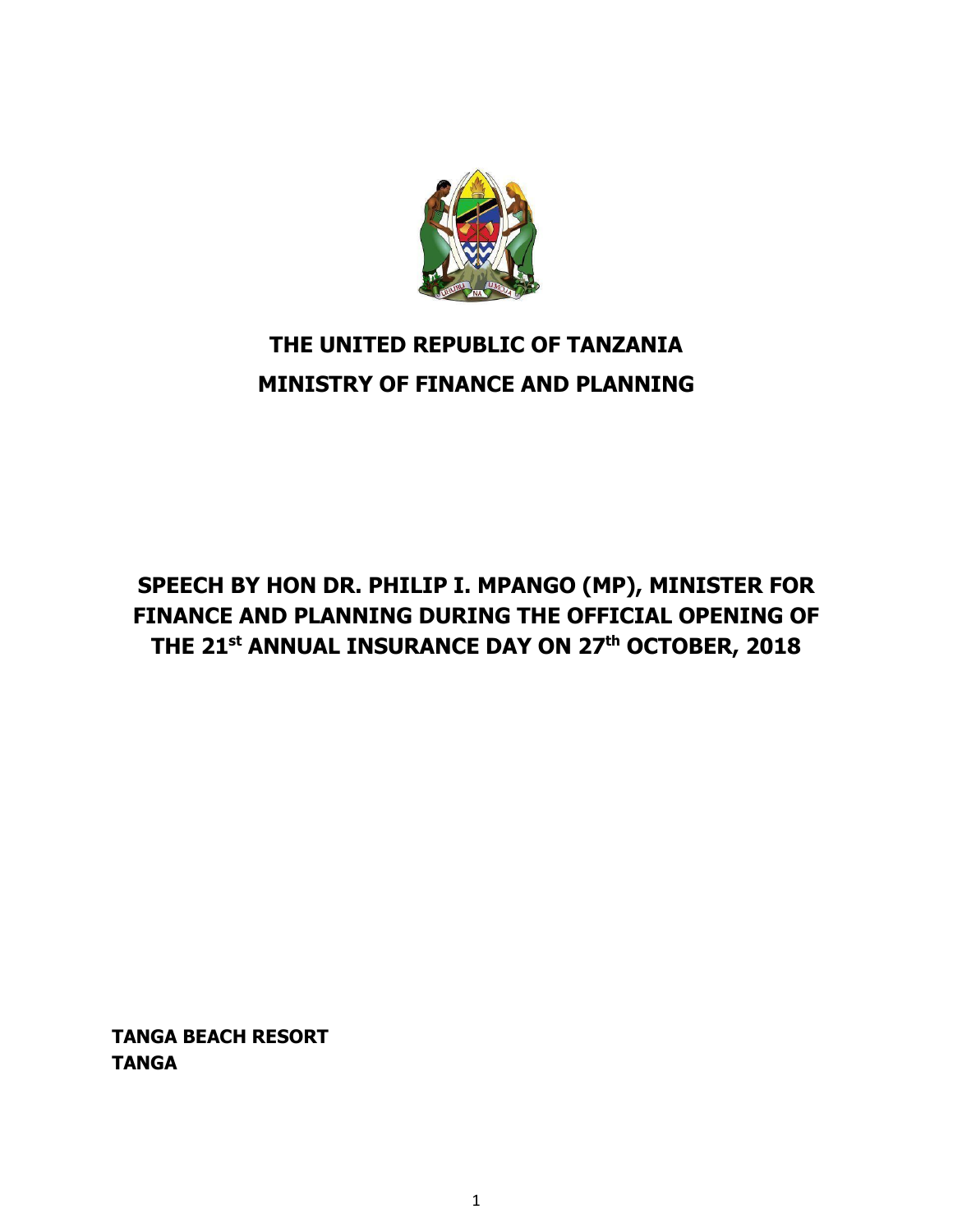Hon. Martine Shigella, Regional Commissioner – Tanga,

Hon. Anne Semamba Makinda, Rtd. Speaker of the Parliament of United Republic of Tanzania,

Dr. Yamungu Kayandabila, Chairman of the National Insurance Board and Deputy Governor of the Bank of Tanzania,

Deputy Principal Secretary, Revolutionary Government of Zanzibar,

Dr. Baghayo A. Saqware, Commissioner of Insurance,

Mr. Bosco Bugali, President of the Insurance Institute of Tanzania,

Mr. Khamis Suleiman, Chairman of the Association of Tanzania Insurers (ATI),

Mr. Mohammed Jaffer, President of the Tanzania Insurance Brokers Association (TIBA),

CEO's of Insurance Companies and Insurance Intermediaries,

Financial sector representatives from Tanzania and beyond,

Distinguished Participants,

Members of the Media Fraternity,

Ladies and gentlemen,

A very Good Morning to you all,

The insurance fraternity is convening here at the Tanga Beach Resort for the auspicious  $21<sup>st</sup>$  Annual Insurance Day, exactly Seven days after the MV Nyerere ferry capsized off Ukala Island in Lake Victoria, which robbed Tanzania of 227 of its sons and daughters, most of whom if not all were without life insurance! May I therefore kindly ask all delegates to rise and observe a minute of silence in honor of the departed. May the Almighty God rest their souls in eternal peace. Amen.

Let me also say at the outset that, I am privileged and humbled to have been invited to grace the opening of this year's Insurance day. I sincerely thank the organiser for considering my name to perform this function.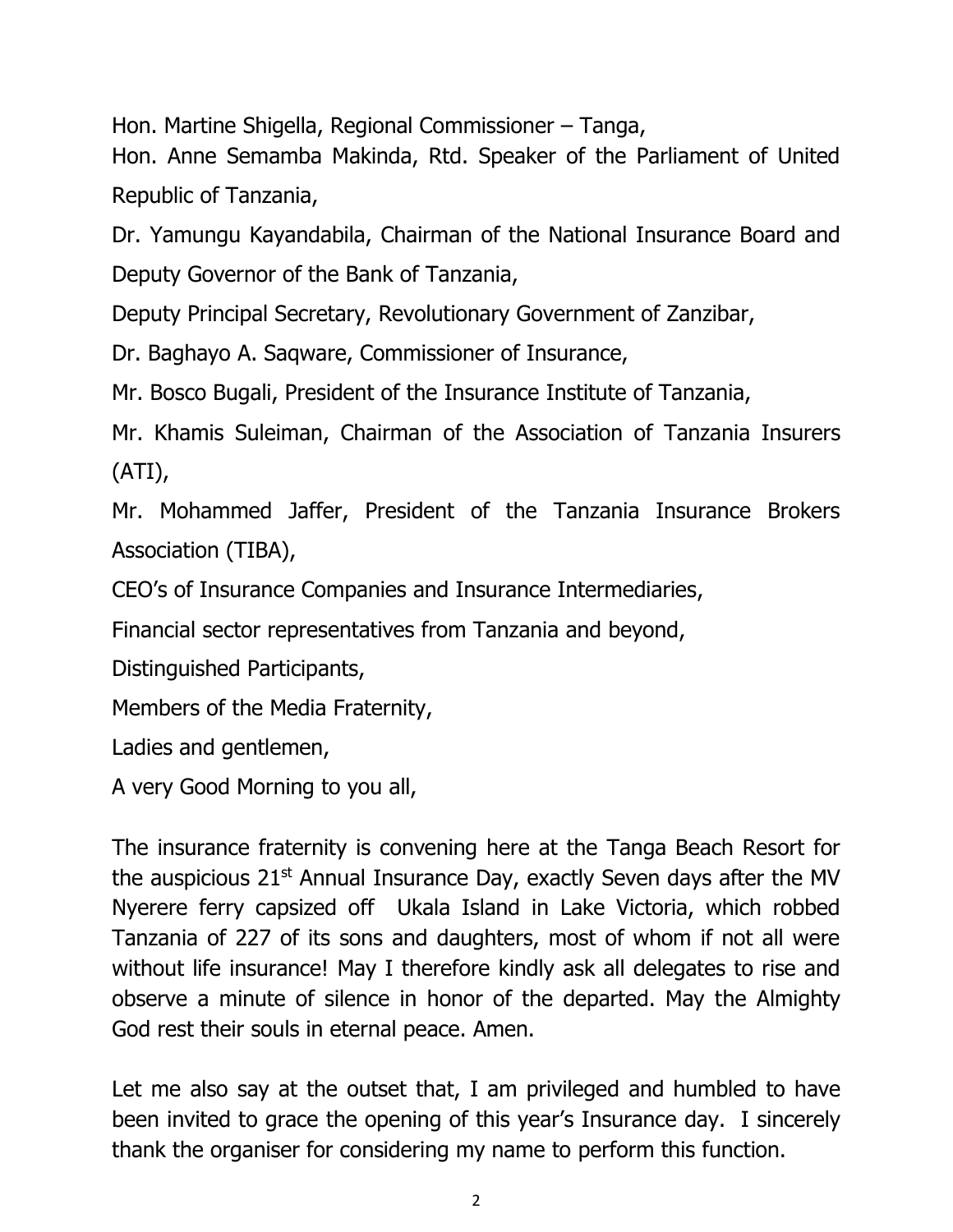#### **Ladies and gentlemen,**

As we have all heard, the theme of this year's Insurance Day is, **"BUILDING SUSTAINABLE FINANCIAL STABILITY IN INSURANCE THROUGH PARTNERSHIPS"**. I commend highly the choice of this theme because it resonates very well with the direction of the Fifth Phase Government to industrialize Tanzania. The insurance practitioners gathered here today know better than me that insurance is a critical catalyst to the Industrialization Agenda considering the fact that there are many types of risks throughout the industrial value chain which can best be mitigated by insurance cover. A vibrant banking and insurance sector is widely acknowledged be a major stimulant of economic growth and Development.

## **Distinguished Delegates,**

I also find the theme of this annual insurance day to be attractive because it prompts pertinent questions relating to the current state and performance of the insurance industry, related challenges and the way forward. For example:

- Why is the insurance penetration rate in the country low? (It is estimated that only about 15% of the Tanzania adult population has access to insurance services)
- Why it is that finance and insurance activities combined still account for only 4.4% (2017) of GDP?
- When will smallholder farmers and livestock keepers in Tanzania begin to benefit from crop or livestock insurance?
- What is it that needs to be done to provide every Tanzanian citizen with life insurance or health insurance?
- What options are available to boost the capital adequacy of local insurance companies to be competitive alongside foreign insurance companies?
- How can local insurance companies and the regulator position themselves better in order to make a larger contribution to Tanzania's industrialisation drive and overall quest to transit to a middle income country by 2025?
- What is the potential role of technology in all this?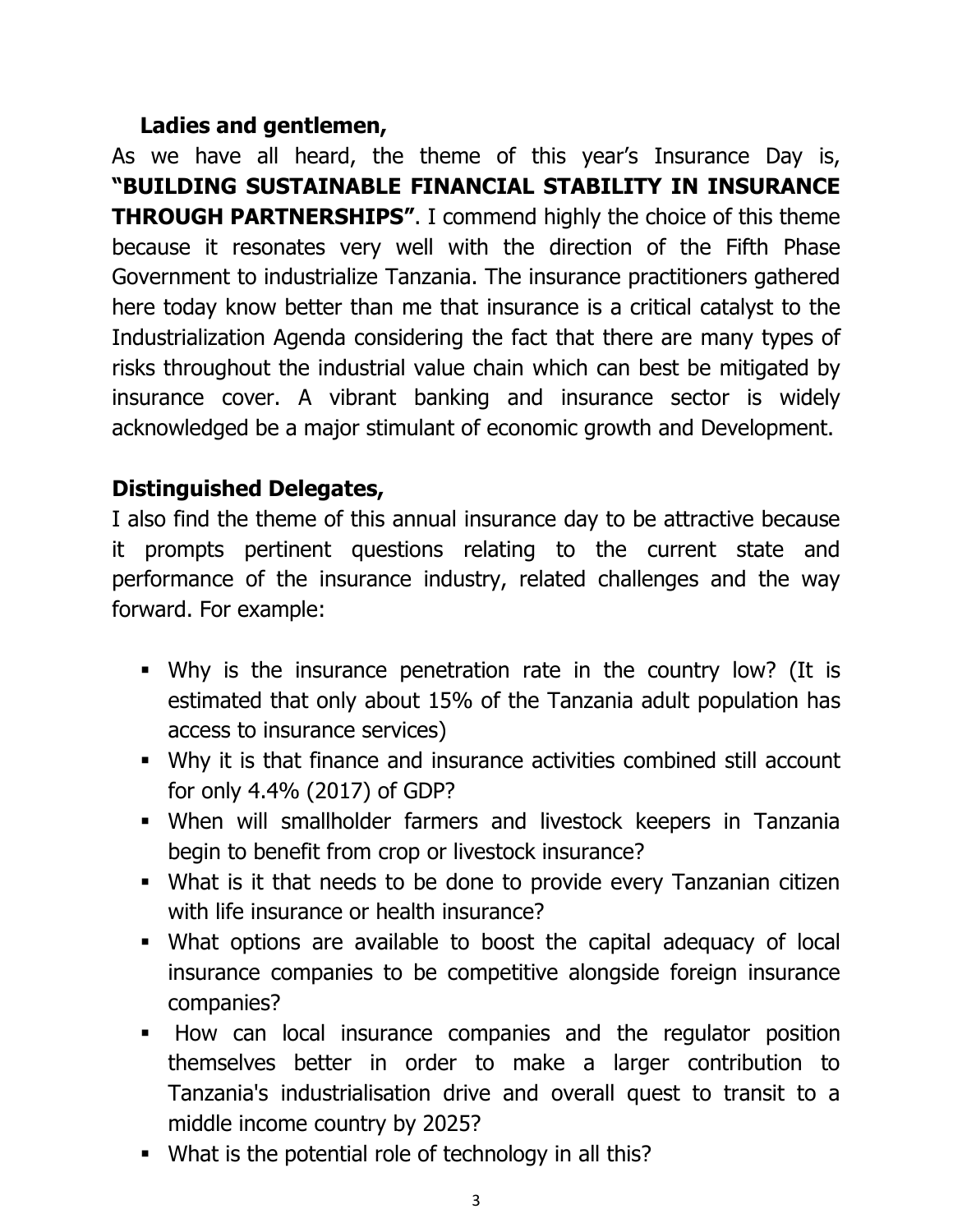To my mind this barrage of questions and many more in store, strongly indicate that partnerships are imperative in the search for innovative hands on/answers.

## **Distinguished Delegates**

I have noted from the program of this event that a number of papers are lined up for discussion. It is my hope that all delegates will share their thoughts, expertise and experience to revitalise the insurance industry in Tanzania and enable us leapfrog toward the goal of ensuring at least 50% of the adult population has access to a least one insurance product by 2028. In this regard, I implore you to reflect on how we in Tanzania can effectively capitalize on the emerging technologies such as digital business platforms and mobile payment systems to offer insurance products and services to our population of about 55 million people. Creativity, and partnership in accessing the new markets and use of new instruments is what I expect from both the insurance players and the insurance market regulator.

#### **Ladies and gentlemen,**

One challenge that I see relates to how to enable the local insurance market to increase its capacity in retaining and absorbing more and more risks internally, instead of offloading the risks to foreign markets. Resolving this challenge will not only increase the market retention rate and premium revenues, but will also enhance the sector's contribution to GDP. In this regard you may have to re-examine the conduct as well as rules and regulations governing the reinsurance business. But I will leave this to you - the insurance and reinsurance gurus.

## **Ladies and gentlemen**

I would like to assure you that the Fifth phase Government places high priority on the insurance sector. However, as I already indicated, I wish to see a quantum jump in the contribution of insurance services in GDP. In this regard, I would urge TIRA to devote time and effort on scrutinising financial and human capital requirements of insurance players.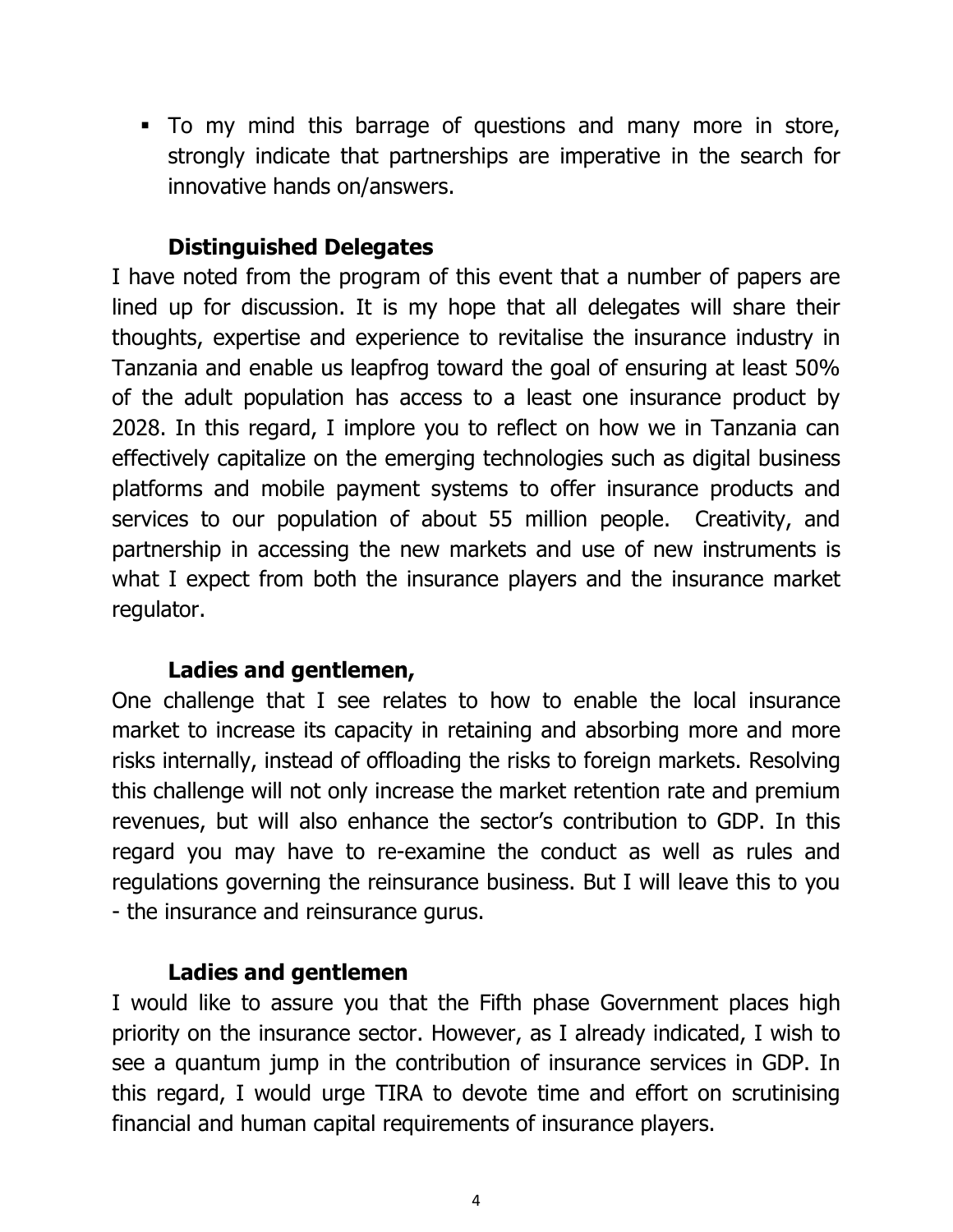I need not belabor the point about the importance of insurance companies maintaining acceptable capital and solvency levels that are capable of withstanding shocks (economic or business). I guess some of the companies may wish to consider merging or the establishing Consortiums and/or Pools for specialized subsectors or those with large risks so as to enjoy economies of scale.

#### **Ladies and gentlemen**

Let me take this opportunity to reaffirm the Government commitment to continue playing enabling role and ensure that access to insurance products and services is widened and deepened to reach the majority of Tanzanians. Extension of Insurance coverage to the uncovered population is an important objective of the Government. One critical intervention which I urge TIRA and all insurance players to put more effort on **public education.** I think you will agree with me that less than 1% insurance sector contribution to GDP, among other factors, is attributed to low visibility of insurance business to the general public. Public awareness and education on formal insurance schemes today remain very limited in Tanzania.

#### **Ladies and Gentlemen**

You may recall in July 2017 Insurance Act of 2009 was amended informed by the need to strengthen local market capacity in retaining risks emanating from Tanzania and need to check capital flight through imported goods which were insured through foreign insurance companies. Following this amendment, all imported goods into Tanzania (by road, rail, air or sea) have to be insured by a locally registered insurance company. I wish to encourage the general public to use this opportunity to engage in the insurance value chain by registering insurance agencies, brokerage firms Insurance companies and Reinsurance Companies.

I wish to assure Insurance sector that, I have taken note of the issues which needs ministerial intervention. These include the need to fast track endorsement of the National Insurance Policy (NIP); and review of the Bancassurance and Takaful regulations.